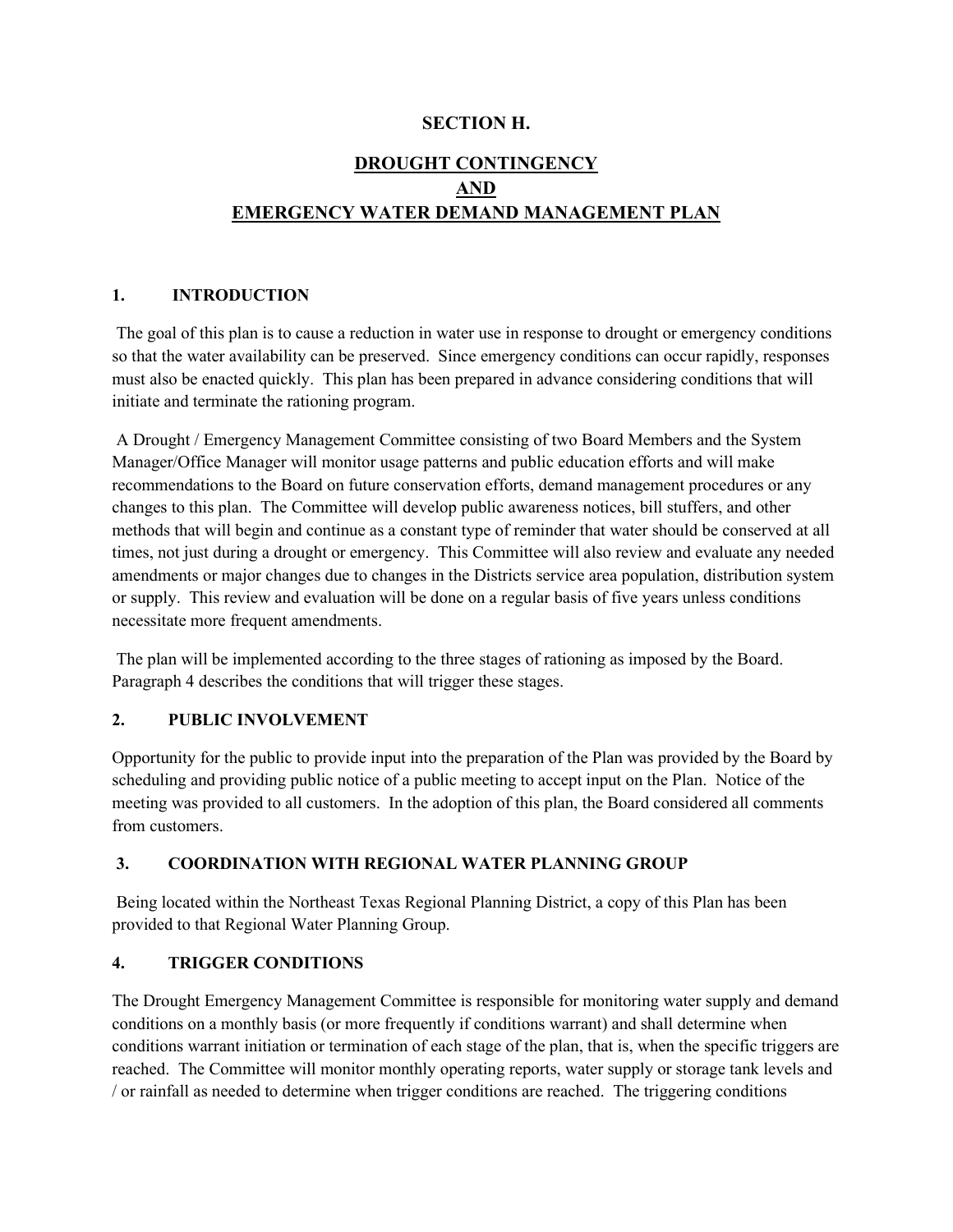described below take into consideration: the vulnerability of the water source under drought of record conditions, the production, treatment and distribution capacities of the system, and member usage based upon historical patterns.

**a. Stage I-Mild Condition:** Stage I water allocation measures may be implemented when one or more of the following conditions exist:

1. Water consumption has reached 80 percent of daily maximum supply for three (3) consecutive days.

2. There is an extended period (at least eight (8) weeks) of low rainfall and daily use has risen 20 percent above the use for the same period during the previous year.

**b. Stage II-Moderate Conditions:** Stage II water allocation measures may be implemented when one of the following conditions exist:

1. Water consumption has reached 90 percent of the amount available for three consecutive days.

2. The water level in any of the water storage tanks cannot be replenished for two (2) consecutive days.

**c. Stage III-Severe Conditions:** Stage III water allocation measures may be implemented when one of the following five conditions exist:

1. Failure of a major component of the system or an event which reduces the minimum residual pressure in the system below 20 psi for a period of 24 hours or longer.

2. Water consumption of 100 percent of the maximum available and the water storage levels in the system drop during one 24-hour period.

3. Natural or man-made contamination of the water supply source(s).

4. The declaration of a state of disaster due to drought conditions in a county or

5. Other unforeseen events which could cause imminent health or safety risks to the public.

# **5. STAGE LEVELS OF WATER ALLOCATIONS**

The stage levels of water allocations are to be placed in effect by the triggers in Paragraph 4. The System shall institute monitoring and enforce penalties for violations of the Drought Plan for each of the Stages listed below. The water allocation measures are summarized below.

# **a. Stage I-Voluntary**

# **b. Stage II-Mild Conditions**

 1. Alternate day, time of day, or duration restrictions for outside water usage Allowed. (System will notify Customers which restriction is in effect.)

2. The system will reduce flushing operations.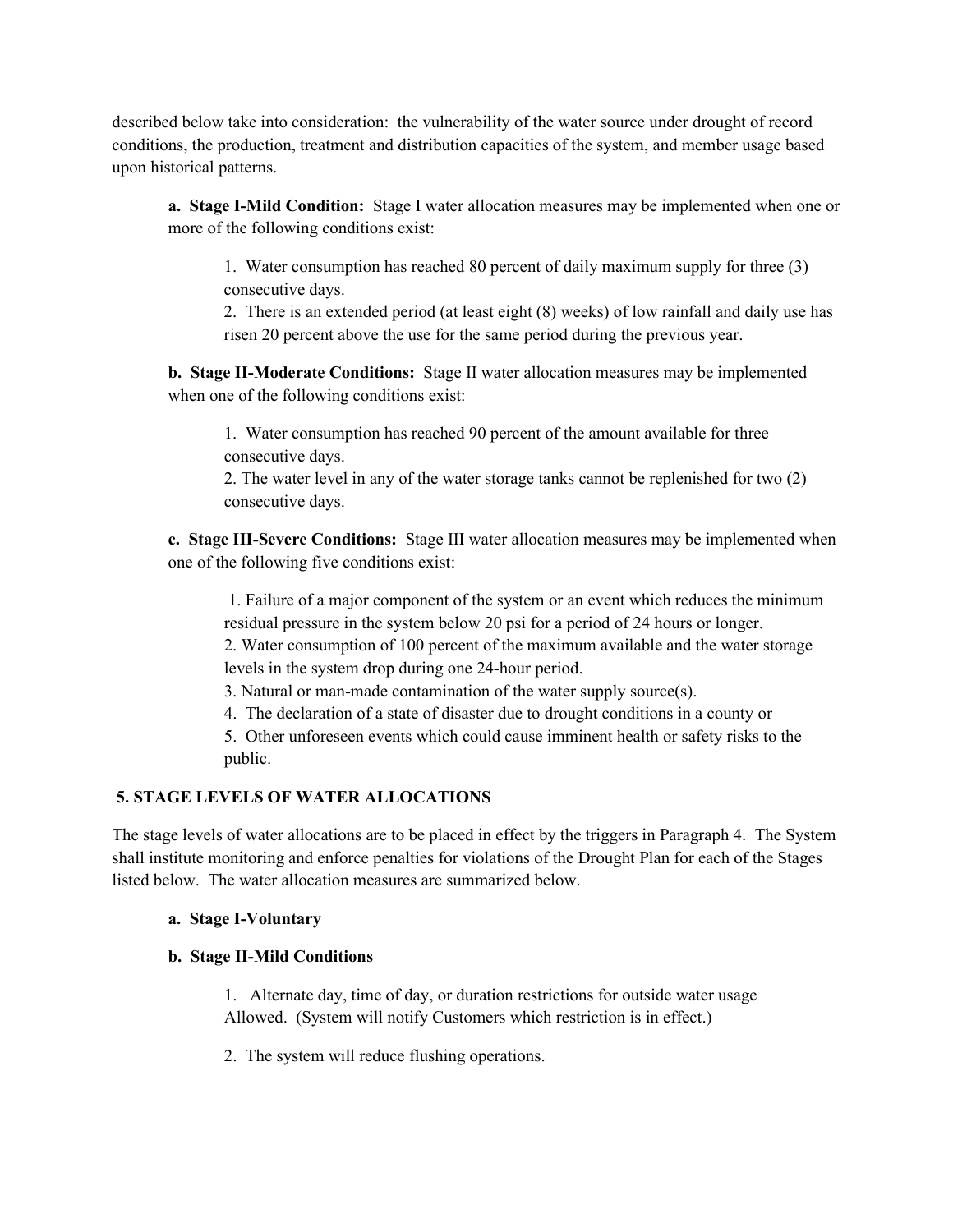3. Reduction of customers' water use will be encouraged through notices on bills or other method.

#### **c. Stage III-Moderate Conditions**

 1. Alternate day, time of day or duration restrictions for outside water usage allowed (except for a livestock or other exemption or variance granted under this section). 2. Make public service announcements as conditions change via local media (TV, radio, newspapers, etc.).

# **d. Stage III-Severe Conditions**

1. All outside watering prohibited.

2. Water use will be restricted to a percentage of each member's prior month usage. This percentage may be adjusted as needed according to demand on the system. Notice of this amount will be sent to each customer.

3. Distrcit shall continue enforcement and educational efforts.

# **NOTE:**

• There may be additional restrictions imposed by Governmental Entities.

• Meters will be read as often as necessary to insure compliance with this program for the benefit of all the customers.

# **6. INITATION AND TERMINATION PROCEDURES**

 Once a trigger condition occurs, the District, or its designated responsible representative shall, based on recommendation from the Chairperson of the Drought/Emergency Management Committee, decide if the appropriate stage of rationing shall be initiated. The initiation may be delayed if there is a reasonable possibility the water system performance will not be compromised by the condition. If water allocation is to be instituted, written notice to the customers shall be given.

Written notice of the proposed water use restrictions measure shall be mailed or delivered to each affected customer upon the initiation of each stage. In addition, upon adoption of Stage II or Stage III, a notice will be placed in a local newspaper or announced on a local radio or television station. The customer notice shall contain the following information:

- a. The date water restriction shall begin.
- b. The expected duration.
- c. The stage (level) of water allocations to be employed.
- d. Penalty for violations of the water allocation program, and
- e. Affected area or areas.

A sample Customer Notice of water allocation conditions is included in Miscellaneous Transaction Forms of this Tariff.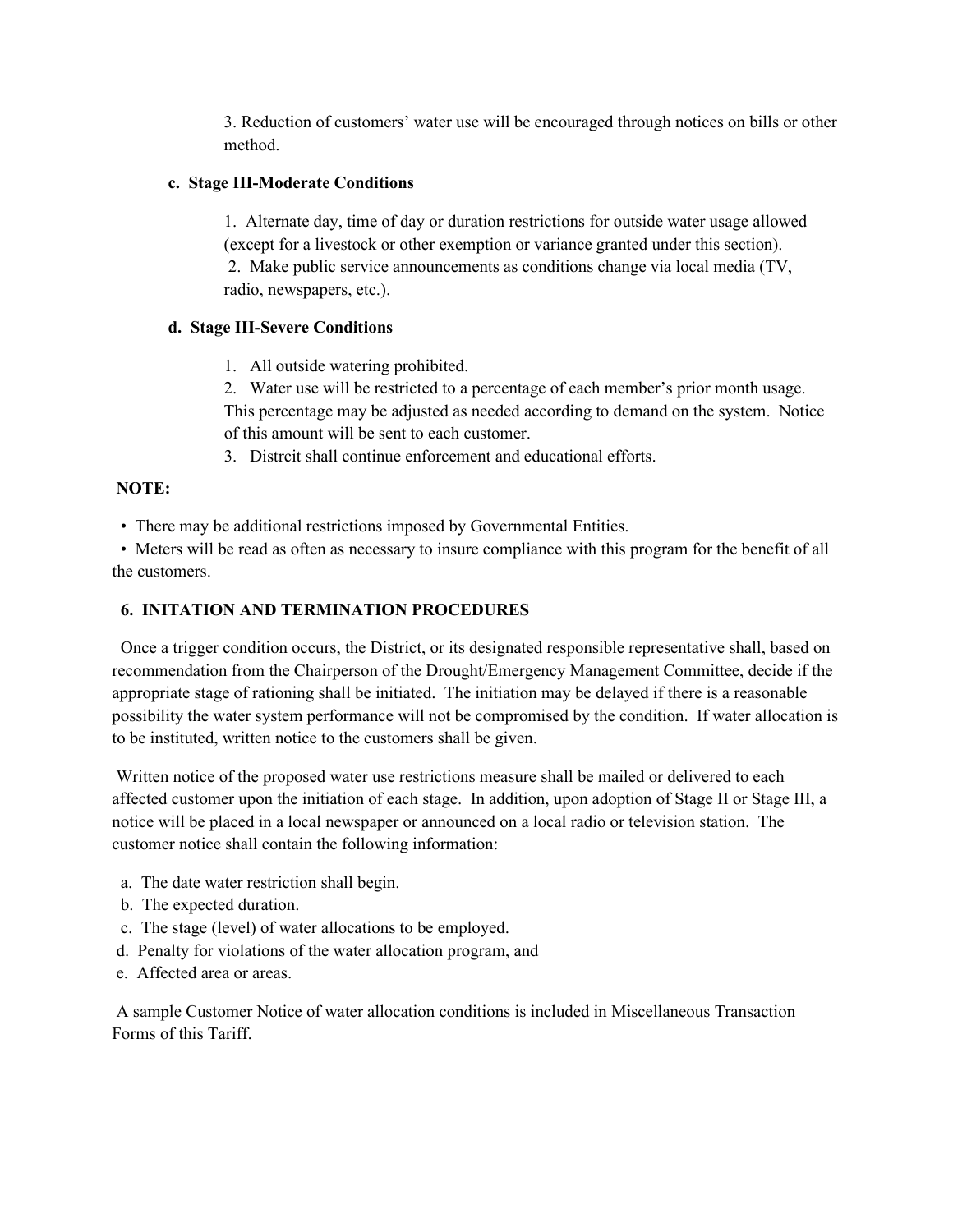If the water allocation program extends 30 days, then the Chairperson of the Drought/Emergency Management Committee or manager shall present the reasons for the allocations at the next scheduled Board Meeting and shall request the concurrence of the Board to extend the allocation period.

When the trigger condition no longer exists then the responsible official may terminate the water allocations provided that such an action is based on sound judgement. Written notice of the end of allocations shall be given to customers. A water allocation period may not exceed 60 days without extension by action of the Board.

# **7. PENALTIES FOR VIOLATIONS**

**a. First Violation**- The customer will be notified by a written notice and/or verbal of their specific violation and the penalty to be assessed for continued violations.

**b. Second Violation-** The District will assess a penalty of \$

**c. Subsequent Violations-** The District will assess an additional penalty \$ for violations continuing after the Second Violation.

**d. Termination**- The District will termite service for up to 7 days for continuing violations under this section or until any delinquent penalty is fully paid and will charge for the service call to restore service.

# **These provisions apply to all customers of the Corporation.**

# **8. EXEMPTIONS OR WAIVERS**

The Drought / Emergency Management Committee may, in writing, grant temporary variance for existing water uses otherwise prohibited under this Plan if it is determined that failure to grant such variance would cause an emergency condition adversely affecting the health or sanitation for the public or the person requesting such variance and if one or more of the following conditions are met:

**a**. Compliance with this Plan cannot be technically accomplished during the duration of the water supply shortage or other condition for which the Plan is in effect.

**b**. Alternative methods can be implemented which will achieve the same level of reduction in water use.

Persons requesting an exemption from the provisions of the Plan shall file a petition for variance with the Drought / Emergency Management Committee within five (5) days after the Plan or a particular drought response stage has been invoked or after a condition justifying the variance first occurs. All petitions for variances shall be reviewed by the Committee and shall include the following:

•Name and address of the petitioner(s).

•Purpose of water use.

•Specific provision(s) of the Plan from which the petitioner is requesting relief.

•Detailed statement as to how the specific provision of the Plan adversely effects the petitioner or what damage or harm will occur to the petitioner or others if petitioner Complies with this plan.

•Description of the relief requested. •Period for which the variance is sought.